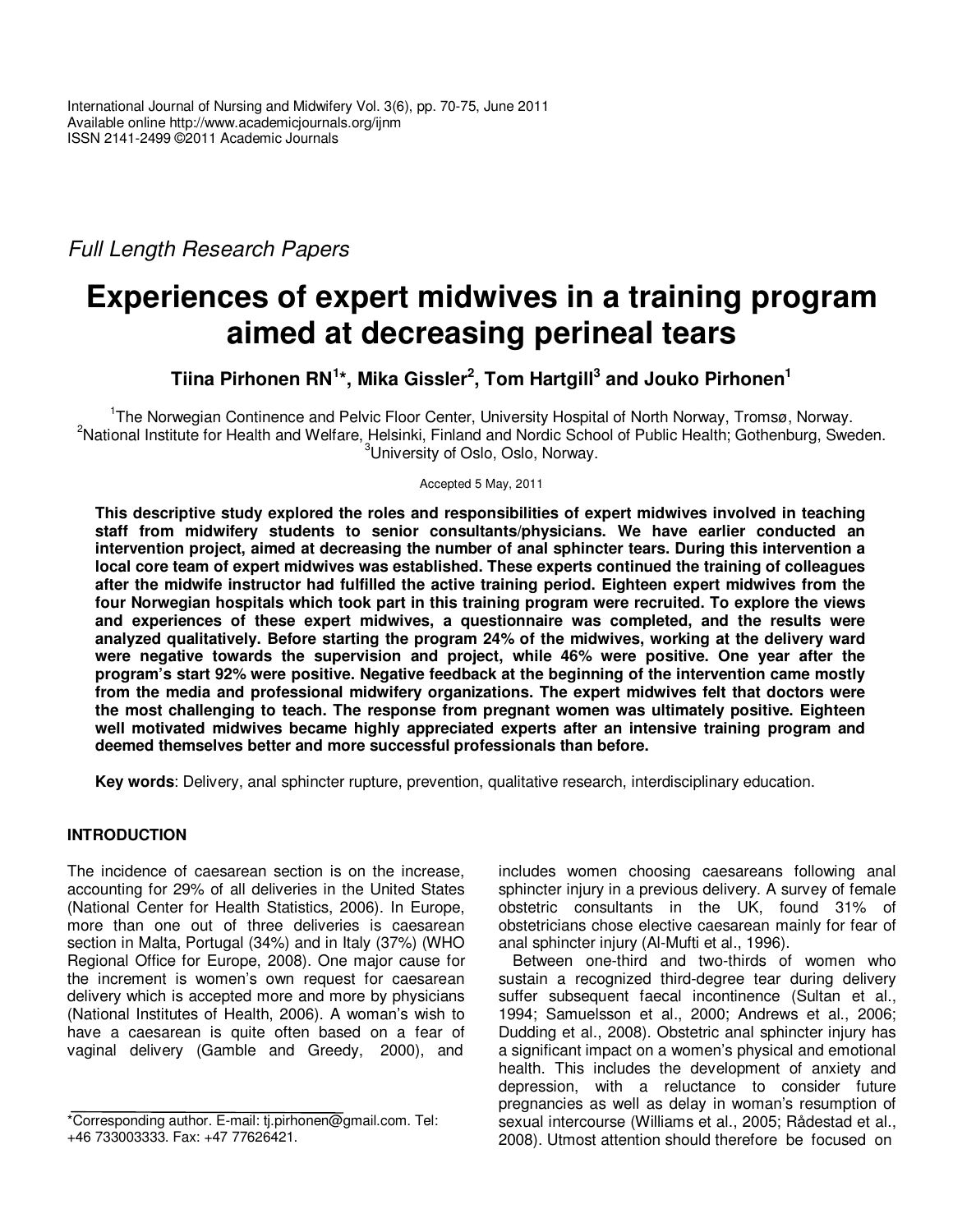improving obstetric practice, to minimise the number of severe anal sphincter lacerations, to make the vaginal delivery safer and more attractive for pregnant women.

In Norway, the Norwegian Board of Health (Helsetilsynet) reviewed all the Norwegian delivery data in 2004. In 1969, the frequency of anal sphincter tears (ASR) in Norway was 1%, but by 2004 it was found to have steadily risen to 4.3%. The agency felt this level of increment was unacceptable, and after consultation with the Department of Health and Social Affairs, a National Advisory Committee for Childbirth (Nasjonalt råd for fødselsomsorg) was established to develop a national plan to reduce the number of anal sphincter ruptures. There are several potential reasons for the increment of anal sphincter rupture. Our earlier retrospective study published in 1998 found a marked difference in the frequency of anal sphincter rupture between Finland and Sweden (Pirhonen et al., 1998).

Our study showed that it was obvious that the traditional methods for helping the newborn through the last stage of delivery, which are still taught and practiced in Finland, protected the pregnant woman from severe perineal damage (Pirhonen et al., 1998). The traditional manual support technique involves the birth assistant pressing the head of the neonate to control the speed of crowning, while supporting the perineum with the other hand. Then, when the neonate's chin can be grasped, the head is slowly eased through the vaginal introitus until the perineal ring can finally be pushed under the neonate's chin.

# **Background**

There are very few studies aimed at decreasing anal sphincter tears. Parnell et al. (2001) showed that easing of the perineum will decrease the number of tears in noninstrumental deliveries. Further, it has been shown that inexperienced birth attendants will increase the perineal damage rate (Jander and Lyranäs, 2001). Changing obstetric practice by recommending the use of vacuum extraction instead of forceps, mediolateral instead of medial episiotomy, instructing the mother to push with less effort while the fetal head crowns has shown to decrease anal sphincter tears (Hirsch et al., 2008). Most of these results have been based on clinical observation, and no systematic approach with midwives as main educators has been applied so far. In 2005 at the general hospital in Fredrikstad, Norway, an intervention project was conducted with the aim of decreasing the number of anal sphincter tears (Laine et al., 2008). The purpose of this project was to teach the traditional method for helping the baby out to both midwives and doctors. Results of the project were positive and encouraging; this project was adopted by four other clinics in Norway.

The results of this multicenter intervention program were recently published and showed a highly significant decrease in obstetric anal sphincter injuries (Hals et al., 2010).

In Scandinavia, collaboration between midwives and obstetricians in teaching hospitals has a long and fruitful tradition. Midwives have always been an important part of the practical education of normal labor and childbirth, not only for midwifery students but also for medical students and even residents. In the USA by the late 90s, 64% of midwives were identified as participating in medical education and reported teaching medical students and residents; 75% percent taught obstetrician/ gynecologist residents, and 66% taught family medicine residents (Harman et al., 1998). More recently, McConaughey and Howard (2009) reported that academic midwifery practices taught multiple trainees including obstetrics and gynecology residents (80%), family practice residents (60%), medical students in their core curriculum (93%), and midwifery students (83%).

The aim of the present study was to explore the views and experiences of midwives who participated in an individual training program aimed at reducing ASR incidence. Further, we wanted to study the midwives' views of reactions and reflections among staff and patients during and after the intervention.

#### **METHODS**

The clinics participating in the present study come from geographically different parts of Norway. The general hospital at Lillehammer is located close to the capital of Norway, Oslo, whereas the university hospital of Tromsø is the most northerly situated university hospital in the world. The city of Ålesund is in the north-western part of Norway, and Stavanger is in the far south. Three of these clinics are relatively small with 1000 to 1500 deliveries/year, while Stavanger has about 4500 deliveries/year. In Norway, midwives' care for all normal vaginal deliveries and doctors are called in where there are cases of suspected pathology.

The most important goal during the intervention was to establish a local core team of experts who would continue the training after the midwife instructor had completed the active training period. These midwives were exposed to more deliveries than their colleagues, until they were of sufficiently high competence to receive the certification to teach. Each unit chose two to five midwives, who had a special interest in reducing ASRs and who possessed the ability to carry on teaching the traditional technique after the intensive training period had ended. Everyone participated in an individual training program with a personal supervisor with extensive experience in midwifery and different delivery techniques. The demographic data of the expert midwives taking part in the present study are presented in Table 1.

As a first step, they practiced on a pelvic model several times. After managing the fundamentals of the hands on technique, they were allowed to practice under supervision "hand on hand". This was carefully repeated several times in the second stage of delivery. After the skills of the expert midwife were assessed and confirmed by the supervisor, she was allowed to act independently, without the supervisor's involvement. In addition, these expert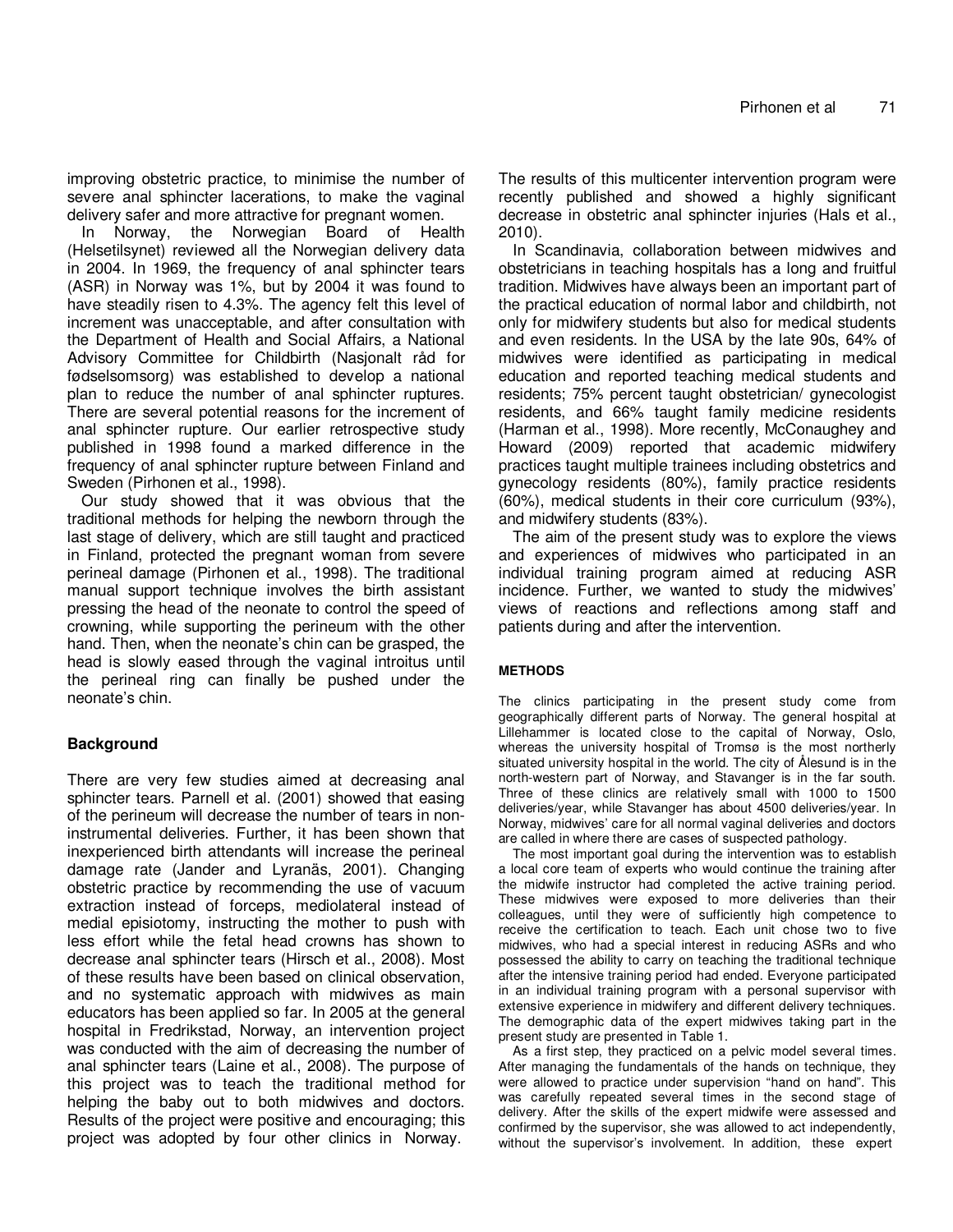Table 1. The experts' profile (n=18, mean, range).

| 93.1 (75-100) |
|---------------|
|               |
|               |

**Table 2.** Type of manual assistance and episiotomy used by the 18 experts before the training program.

| Hands-on-technique      | Number |
|-------------------------|--------|
| Classic technique       |        |
| Two hands technique     | 14     |
| One hand on perineum    | 2      |
| One hand on baby's head | 1      |
| Water births            | 2      |
| Type of episiotomy      |        |
| Mediolateral            | 9      |
| I ateral                | 8      |
| Medial                  |        |
| Not known               |        |

midwives were advised to communicate closely with the mother while she pushed, to use such delivery positions at the end of pushing that allowed manual support of perineum, and use episiotomy where indicated, and if done, to use the lateral episiotomy instead of mediolateral or medial episiotomy. On receiving her certificate, she was allowed to teach the method to other members of staff, in practice, a system with active involvement in the deliveries was created by the leaders of the unit. Progress and statistics became one of the most important parts of their responsibility helping to keep focus on the issue and educate new members of staff and doctors generally. Previous techniques for manual support and for episiotomy are presented in Table 2.

The research was conducted using a questionnaire which was developed by the authors and led by the corresponding author. Demographic information was collected for descriptive purposes. The questionnaire for demographic data contained five questions on the background of the experts, two multiple choice questions and the question "why did you want to be an expert?" The rest of the questionnaire contained a total of 47 questions based on a review of the pertinent literature. The format consisted of closedended and several open-ended questions that required qualitative responses. Of these questions, 24 were multiple choice questions, nine descriptive estimation in percent, nine qualitative questions in a scale from 1 (very easy) to 5 (very difficult), and five questions asking experts' opinions directly. Most of the questions allowed for comments. An expert in epidemiology and statistics examined the relevance of the questions and format of the questionnaire. Further, the questionnaire was pretested on four experienced midwives. The questionnaires were sent to all eighteen midwives in the four clinics one year after starting the intervention. Participation of this study was completely voluntary and to ensure confidentiality, the respondents were not asked to identify themselves.

The main aim was to assess the problems and difficulties during the process and to explore the reflections and feelings of this group.

We wanted to study the atmosphere in the delivery unit before, during and after the project. Women's feelings and opinions were assessed too, as well as the impact of midwifery students, clinic leaders and the media. We analysed the results of the questionnaire for all participants  $(N=18)$  and by clinic  $(N=4)$ . Responses were further investigated by length of career, experience at delivery ward and type of contract (full-time/part-time). The distributions were calculated for all variables, as well as means, medians, standard deviations, and ranges, where appropriate. Observed differences were not tested statistically due to small sample size. Text responses to open-ended questions were categorized by the authors using content analysis followed by frequency counts of responses. The present study is part of a national program aimed at reducing the number of anal sphincter ruptures in Norway. The National Advisory Committee for Childbirth and the Directorate for Health and Social Affairs have approved the study. All participants gave a written informed consent.

#### **RESULTS**

In all, 18 expert midwives took part in the training program from the four hospitals. Everyone completed the questionnaire. Based on the answers from the questionnaire, all the experts were well motivated towards the training. They expressed their main reasons for wanting to be an expert as follows:

*"I felt the study interesting and exciting."* 

*"The study was essential because of the high frequency of anal sphincter tears at my clinic."* 

*"This study gave me a great opportunity to practically help my patients to avoid ASR."* 

*"I felt the study as a necessity. We had to do something to decrease the rising trend of ASR."* 

*"At the beginning I was skeptical toward the study, because I thought we must cut an episiotomy in every delivery (which turned out to be wrong). I wanted to learn more about that."* 

The supervision period varied from six to twelve weeks. Fourteen of the experts felt the teaching period were suitably long, three said it was too short and one felt it too long. Each felt herself well prepared and ready for the task. Attitudes toward the project changed profoundly. Before starting the project 24% of midwives working at the delivery ward were negative toward the supervision and the project. 46% were positive and 30% had a neutral attitude (Table 3). After the supervision period,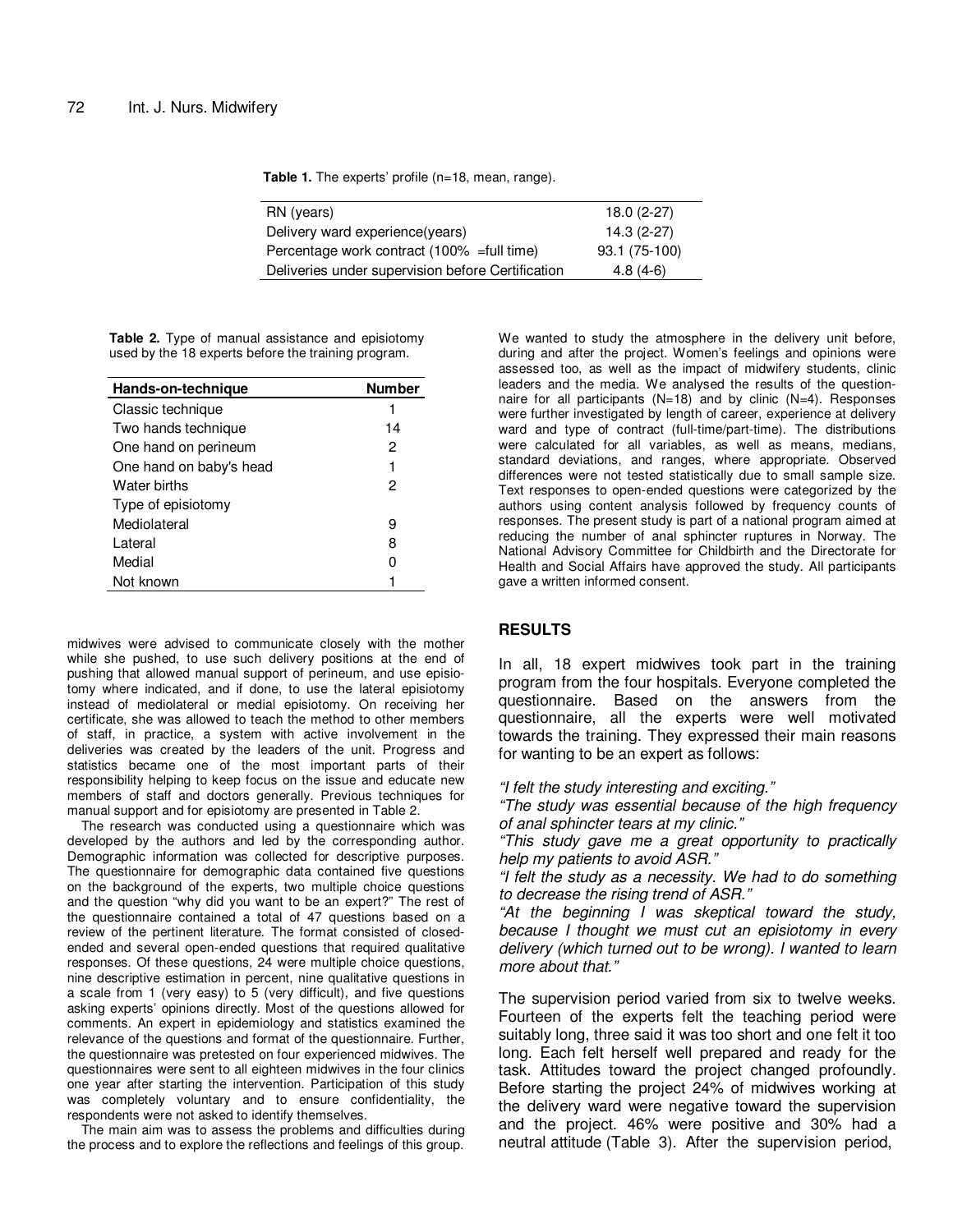**Table 3.** Changes in Labour ward staff attitudes (percentiles) throughout the intervention.

| <b>Attitude</b>                | <b>Negative</b><br>'%) | <b>Neutral</b><br>'%) | <b>Positive</b><br>'%) |
|--------------------------------|------------------------|-----------------------|------------------------|
| Before intervention            | 24                     | 30                    | 46                     |
| Under intervention             | 17                     | 15                    | 68                     |
| After intervention             | 12                     | 12                    | 76                     |
| > 1 year after<br>intervention | 8                      |                       | 92                     |

12% were negative and 76% positive while the neutral group was 12%. A remarkable progress in opinions was noted during the whole process, and one year after the program was started 92% of the staff were positive (Table 3). One midwife commented*:* 

#### "*It is provocative when an outsider comes here, to tell us how we are supposed to do our job."*

Another said: *"Many of my colleagues were positive, they really wanted to do something concrete to improve women's health. But they felt pressed into doing things without being able to make the decisions by themselves."*

The colleagues who were most negative considered the scientific articles false and unreliable. These midwives' felt their autonomy was threatened by the project and they were concerned with not being able to make their own decisions. Some midwives were skeptical with regard to the ASR statistics. Some expressed a negative opinion on the benefits of the hands on technique as well. Some of the experts felt uncomfortable marketing themselves as an expert and supervisor. One said:

*"I haven`t been active enough. It is difficult to invite yourself into another's deliveries."*

# Another said:

*"I was relatively passive because I didn't feel welcome. At the same time I felt very satisfied with myself and my mission."* 

Fourteen of eighteen felt the support from the clinical leaders was sufficient. Three experts had already been used as consultants in delivery wards outside of their primary hospital. In general, the experts did not feel any difficulties in teaching the different parts of the educational program. Using a scale from one (very easy) to five (very difficult), teaching manual support scored 1.71, episiotomy 2.23, focusing on delivery position 1.88, and tolerating criticism 1.88, respectively. All the experts agreed that the discussion meeting following sphincter

damage was necessary, informative and useful: both for the midwife/doctor and the expert.

The experts felt that the occasionally very negative feedback in the beginning of the intervention came mostly from two sources: 1) media and 2) professional midwifery organizations. However, when the results were found to be strongly positive, attitudes changed, more so in the media but also somewhat in the midwifery organizations, making the work of the experts easier.

*"Some midwives felt themselves pressured and wished not to be confronted. Everybody became more positive after seeing our results with decreasing ASR statistics." "The positivity of the experienced midwives having a high status in the delivery unit made my job easier."* 

The experts felt students and recently qualified midwives were easy to teach, whereas older colleagues as well as locums were more challenging (Table 4). The experts took responsibility for teaching doctors, which they found rather difficult (Table 4). However, when requesting cooperation between experts and different teaching groups, 16 out of 18 experts felt no excessive problems with doctors as compared with other professions. To supervise the locums was occasionally a problem and sometimes unpleasant, because of the attitudes of the locum staff. Seven out of eighteen felt the cooperation with locums was pretty hard, and eleven never had problems. This group were most negative and reluctant towards the presence of a supervisor in their deliveries. One said:

*"It seems to me that they want to have us (supervisors) in there as little as possible."* And further *"Some sabotaged the project, and didn't want any supervision",* and *"Occasionally it was frustrating to defend myself because I was active in the project."* 

At the same time another said:

# *"Many are positive."*

Eight out of the 18 experts said the overall atmosphere in their respective clinics turned to the better during the project when compared to the situation before start; whereas nine did not notice any difference and one felt the situation worsened. All experts agreed that the response from the pregnant women was ultimately positive both before and after the intervention. Not surprisingly, 17 out of 18 judged themselves to be a more complete midwife after going through the project. Despite great differences in many parameters between the four clinics, there were no statistically significant differences in measured outcome parameters between the clinics or by midwife background.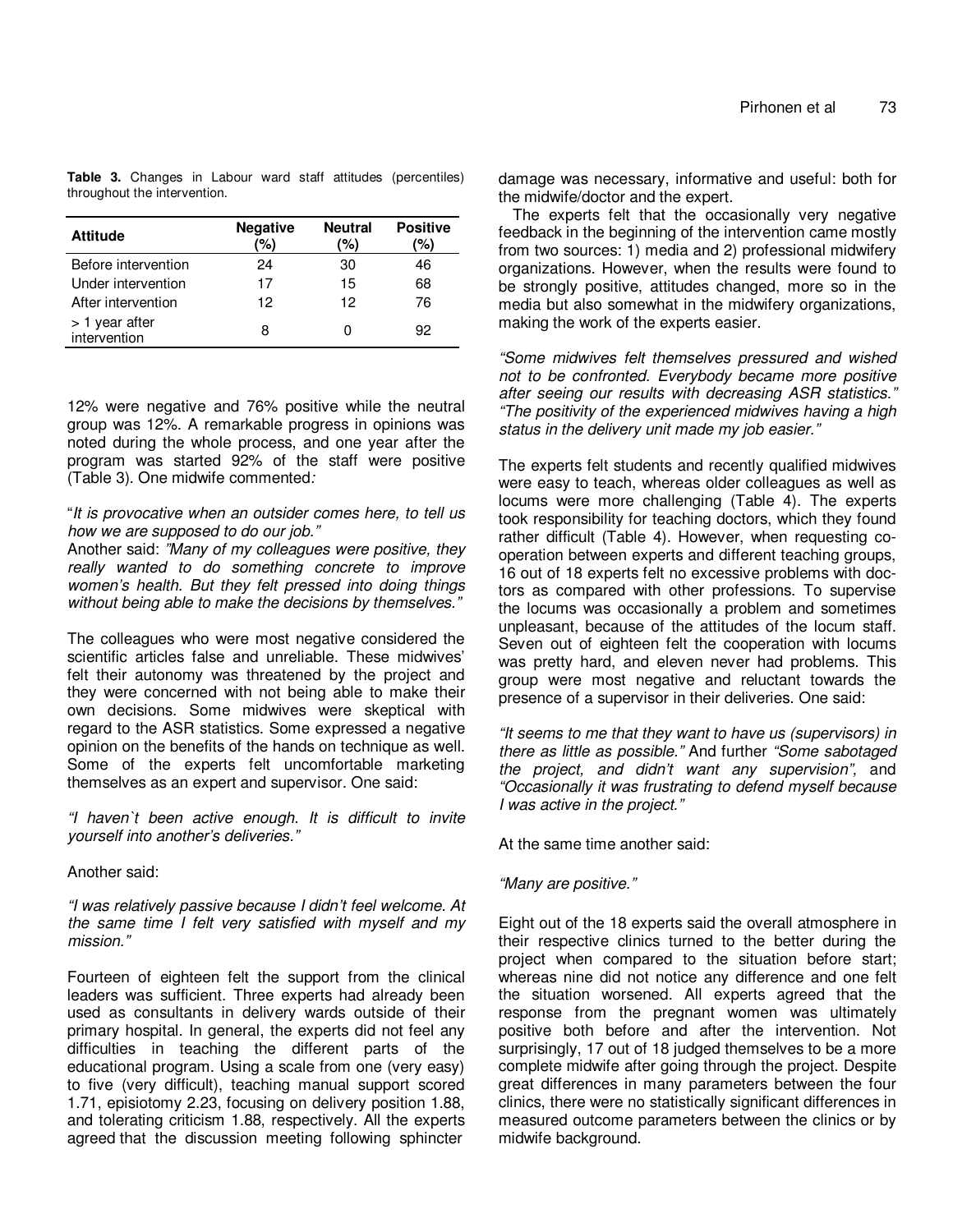**Table 4.** Subjective experience of the experts in teaching of the different professionals. Mean (range). Old midwife  $=$  > 10 years at delivery ward. Scale  $1 - 5$ (1 very easy to 5 very difficult).

| Group           | <b>Response</b> |
|-----------------|-----------------|
| Midwife student | $1.27(1-3)$     |
| New midwife     | $1.15(1-2)$     |
| Old midwife     | $2.31(1-4)$     |
| Locum midwife   | $2.23(1-5)$     |
| MD              | $3.80(2-5)$     |

# **DISCUSSION**

The increase in the number of caesarean sections has been dramatic during the last few decades. This in turn decreases the amount of normal and in most cases midwife led deliveries. One reason behind this increase in caesareans has been the fear of damage to the anal sphincter. Therefore, a goal in trying to have a real alternative for caesareans should be the utmost focus on decreasing ASRs. Based on our previous retrospective study (Pirhonen et al., 1998), it remains obvious that the use of traditional birth assistance instead of newer techniques including the so called "hands off" techniques could decrease the number of anal sphincter tears. The method is described in many educational books from the 1960s and 1970s and before. However, after the 1980s, manual assistance was thought to be less important, and so has been increasingly forgotten.

In contrast, however, Finland has continued to teach these traditional methods and they still form the main approach in most clinics. The main challenge for the experts was to teach midwives and doctors this traditional way to assist the final part of the delivery. This includes manual support of perineum, close contact between patient and accoucheur, correct indication and technique when performing episiotomy, and the delivery position. In Norway, at least one – possibly two - generations of delivery staff have been taught to use a different approach, which in part has led to an increase of ASR from 1% to over 4% in 30 years (Laine et al., 2009). All the experts had extensive experience of working as midwives on delivery wards, and were most likely more self-confident than an average midwife. Further, they seemed to know quite well their own colleagues as well as the atmosphere at the clinic where they worked. It is possible that this experience helped them over the hardest period at the start, in particular with the criticism from the various interest groups. The experts were quite comfortable in their role as a supervisor even in the beginning of the project.

In general, they were enthusiastic and keen to learn

something new which could make them better professionals. Based on the questionnaire this aspiration was really realised one year after the intervention started. The four clinics which took part in the study come from different parts of Norway with great demographic and geographical differences. There were different routines in the clinical work and different size in delivery units. However, no major differences in any outcome parameters between the four clinics were observed. The change in ASR practice and attitude did not come easily*.*  As soon as staff realised how their own management had such profound effects on the incidence of anal sphincter rupture the experts, as well as the vast majority of healthcare workers, were positive towards the practice and this in turn helped the work of the experts. A critical point for this change was the period after completion of the intensive training period; when local staff, led by the local experts, took full responsibility for the continuing practical performance of the project. The experts saw differences in training the different grades of professionals. Perhaps young colleagues and students are more open-minded and flexible to new ideas than older midwives set in their ways. Not surprisingly, the most difficult teaching obstacle was supervising the doctors. In spite of this, the experts did not define the doctors as a problem. Cooperating with doctors was usually neutral, and in the course of time even the doctors accepted the midwife as a trainer.

However, such education is not without its challenges. Doctors, senior consultants in particular may be resistant to involving non-physician providers in medical education. On the other hand, midwives may feel a conflict between teaching future obstetricians and adhering to midwifery philosophy. The institutional or departmental organization may also present obstacles to an interdisciplinary program. Clinical experience and the teaching expertise of midwives are valued in medical education. Expert midwives with special skills can have a positive impact on how obstetrics is taught to other midwives and physicians and therefore how obstetric care is practiced. Positive relationships with physicians in their training will create mutual respect and appreciation of midwifery management and philosophy and may help in future relationships. Such an approach provides care that brings together the strengths of each professional, decreases medical errors, and is more efficient. Of utmost importance, the ultimate beneficiary is the woman who is jointly served by midwives and physicians.

Reactions from midwifery students were only positive. They did not feel any impairment or problems from the midwifery schools, most of which had different policies on teaching manual support. It seems that positive publicity and attention from media made their goal easier. The support from clinic leaders was very important in order to fulfill the project. Without the enthusiasm and support of the